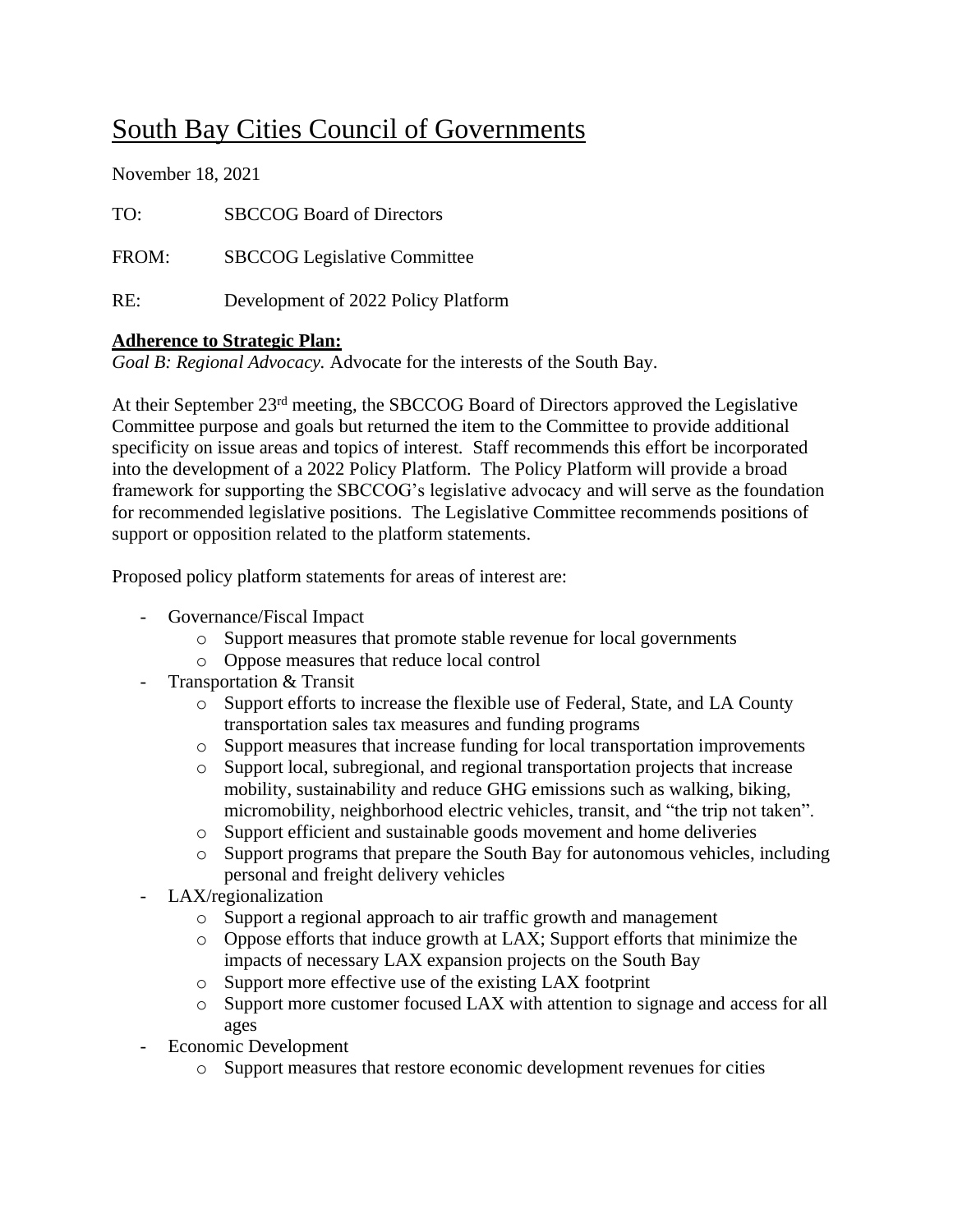- $\circ$  Support measures that ensure the South Bay workforce is prepared for 21<sup>st</sup> century jobs through workforce development and other training programs
- o Support efforts to maintain or grow L.A. Air Force Base/Space Force presence in the South Bay
- Housing
	- o Support efforts that incentivize and promote sustainable development
	- o Support efforts that promote innovative solutions to the housing shortage
	- o Support collaborative regional solutions to the housing crisis
	- o Support measures that incentivize the conversion of idle retail to housing
	- o Support measures that fund and/or incentivize the creation of affordable housing such as a regional housing trust for South Bay cities or additional voucher strategies
	- o Oppose measures that reduce local control over zoning policy and advocate for restoration of control already removed by Sacramento
- Livable Communities
	- o Support efforts to enhance the appearance, transportation opportunities, air quality, and overall quality of life in South Bay communities
	- o Support opportunities to pilot the concept of Neighborhood Digital Centers with Mobility Hubs
- Environment
	- o Support legislation and funding opportunities that promote climate adaptation and resiliency for cities/counties
	- o Support measures that promote renewable energy, energy storage, and other efforts to ensure adequate energy supply and system reliability
	- o Support the deployment of EV charging infrastructure and incentive programs, especially for EV charger installation at multiple-unit dwellings
	- o Support Federal/State incentive programs for electric vehicles, including micromobility, e-bikes, and neighborhood electric vehicles
- Homelessness
	- o Support innovative regional/city programs and projects that prevent or reduce homelessness
	- o Support efforts to improve coordination between LA County, LA City, the South Bay and agencies such as LAHSA
	- o Support State/Federal and other funding opportunities for cities/counties to address homelessness
	- o Support programs and techniques proven to increase the likelihood homeless individuals get and remain housed
	- o Support efforts to study policy reforms that may address homelessness (such as conservatorships)
- Technology/Broadband access
	- o Support efforts to ensure access to reliable high-speed broadband internet to all South Bay residents and businesses
	- o Support programs and projects that will increase digital literacy and provide technical training opportunities
	- o Support funding opportunities to create SBCCOG Neighborhood Technology **Centers**